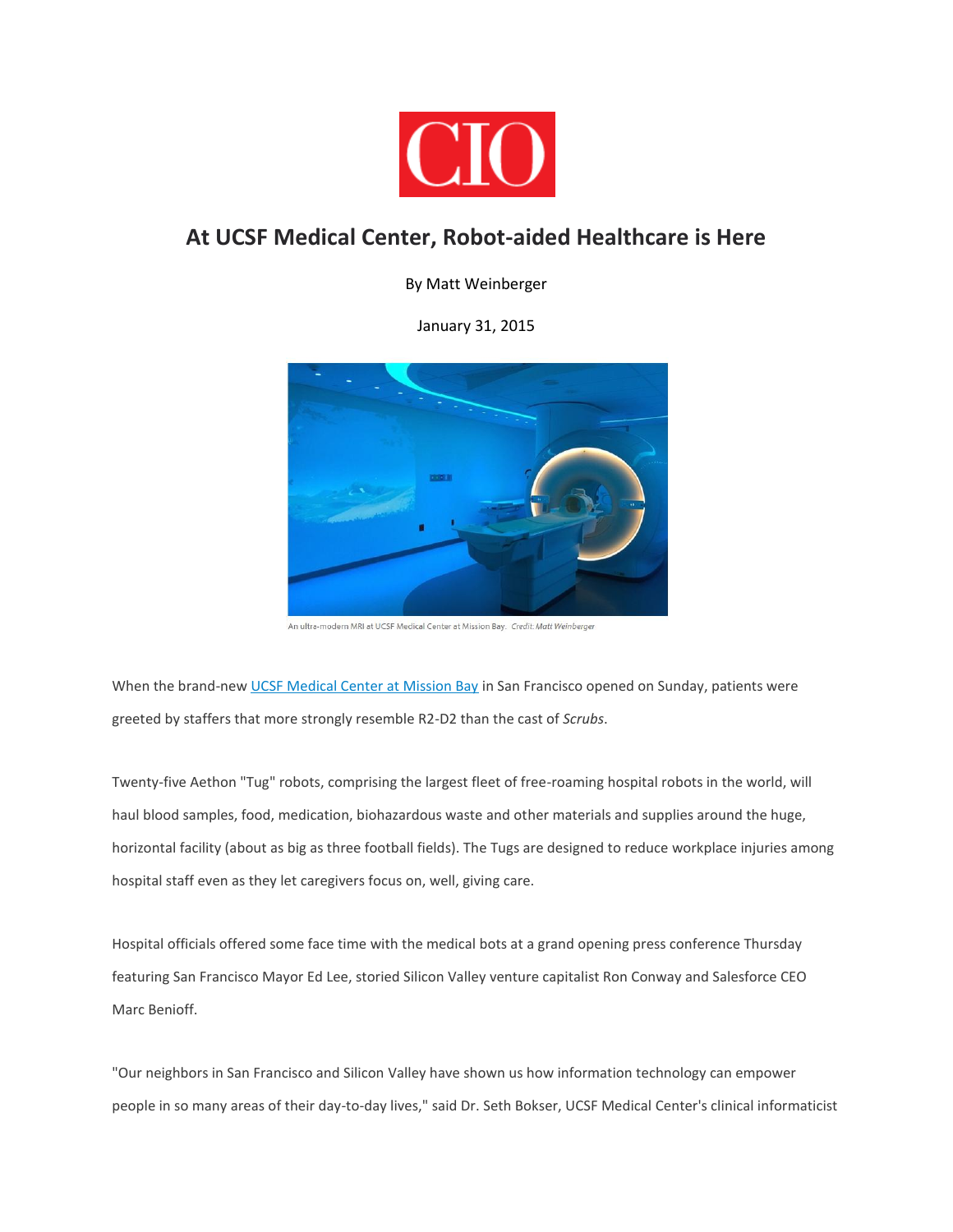and Medical Director of IT. "At UCSF Mission Bay, we have partnered with local and international innovators to build leading-edge, patient-facing technology that empowers our families for their health."



UCSF said that hospitals have workforce injury rates four times the average in private industry, largely because humans are expected to lug very heavy things (like hundreds and hundreds of pounds of soiled bedsheets) very long distances. In that way, making the Tugs run these marathons 24/7 is easier on the people who work there, even as a reliance on robots frees up hospital staff for menial tasks.

This Tug robot is hauling away trash at the hospital.

The robots work largely around the clock, though two of them get nights off at a time. They're keyed to be able to

open doors, call elevators and roam around the hospital by themselves, requiring human intervention only if they manage to get stuck. On any given day, UCSF Medical Center's computer simulations estimate that a Tug robot will traverse 12 miles, or about 300 miles a day across the entire fleet.

Over the last several months, an Aethon tech team has been running the robots through their paces, using sonar and laser guidance -- combined with standard and infrared cameras -- to map out every inch of the UCSF Medical Center facility. When Tugs get where they're going, they can say so in one of several voices. (In today's demo the Tug spoke with an Australian accent, but there are other options, including Spanish language voices, a UCSF Medical Center spokesperson said.)

Hospital staffers can also gussy up the robots with decals; the pediatric wards have their Tugs dressed up as cable cars to make them more kid-friendly.

The Tugs are trained to navigate smoothly around people and gurneys in the hallways, and an in-house programmer and technician are tasked with improving their wayfinding. For instance, if a patch of hallway gets especially sunny for an hour or two a day, the Tug's infrared camera might see that as an obstacle; it's the tech's job to teach the fleet to ignore those hurdles and keep going. What one robot learns, they all learn, and the Aethon team supporting the Tugs gets access to all the data, helping refine routes for maximum efficiency.